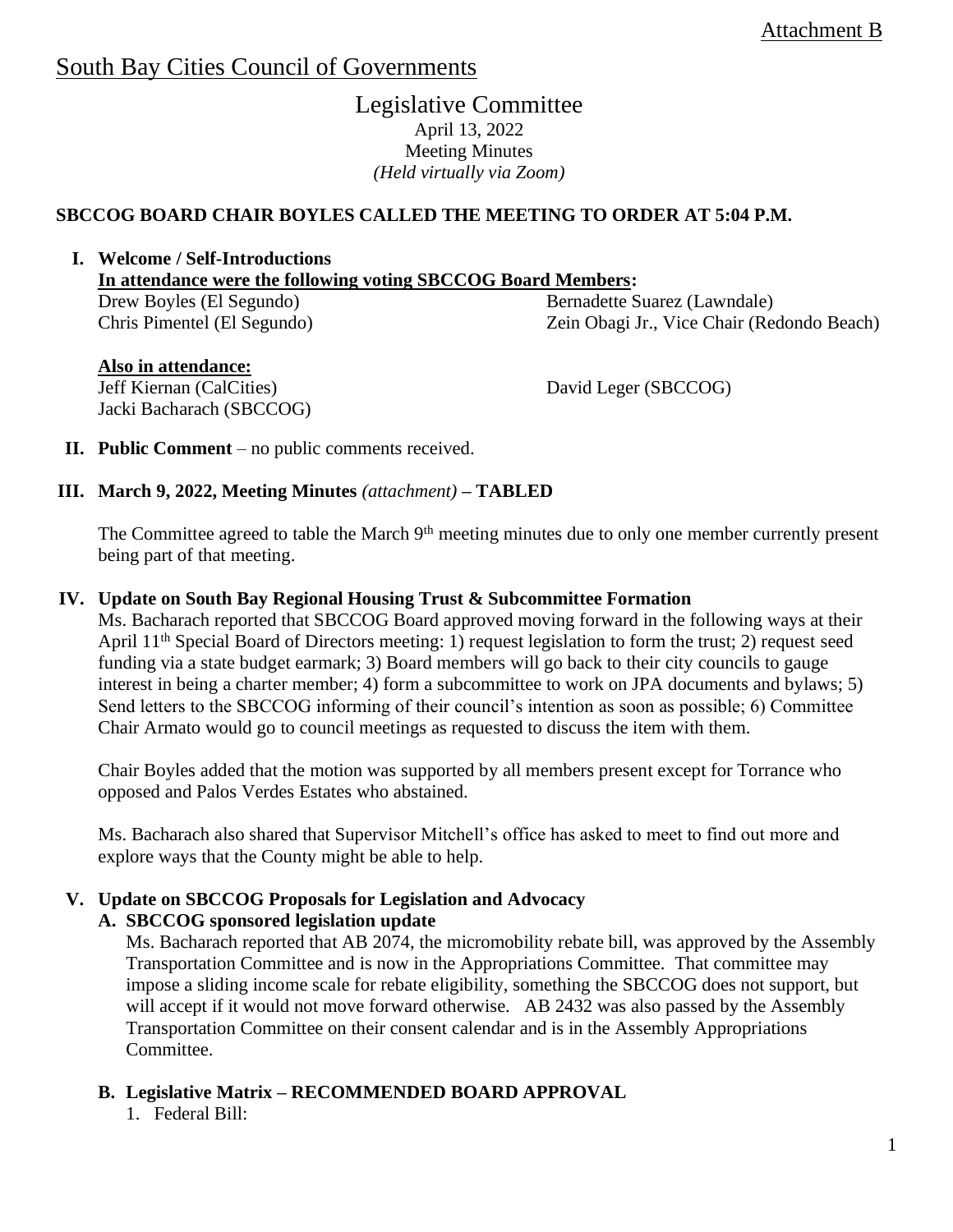a. S 3788/HR 6989: "Housing for All Act of 2022" – CHANGE POSITION TO SUPPORT (from support in concept)

Mr. Leger explained that since the March Legislative Committee meeting, bill language has been introduced so staff is recommending a support position. Board Chair Boyles mentioned the issues identified by the Blue Ribbon Commission on Homelessness and that the bill should define clear success outcomes. Committee Member Suarez also asked if there was a way to advocate for funding directly to the SBCCOG/cities. Mr. Kiernan noted that most federal programs follow the Community Development Block Grant program and that in most cases the funding is passed through the state to local jurisdictions. He also added that CalCities is supporting the bill because it gives more flexibility to American Rescue Plan dollars.

**MOTION** by Board Chair Boyles, seconded by Committee Member Suarez, to **SUPPORT** S 3788/HR 6989. Approved without objection.

## 2. State Bills:

- a. Support
	- i. AB 2647 SUPPORT

Mr. Leger explained that this bill would modify the Brown Act to allow agencies to maintain public notification compliance with the Brown Act if they distribute materials electronically to their Board within 72 hours of the meeting as long as the items are posted online and then subsequently made available for inspection by the public in person the following business day. Committee Member Pimentel noted that he is supportive of modernizing the Brown Act but cautioned that many residents still rely on hard copies and that electronic versions might not work for everyone.

**MOTION** by Committee Vice Chair Obagi, seconded by Committee Member Suarez, to **SUPPORT** AB 2647. Approved without objection.

#### ii. SB 914 – SUPPORT

Mr. Leger explained that SB 914 would include domestic violence victims and unaccompanied women within the definition of "vulnerable populations". It would also require cities, counties, and continuums of care receiving state funding to include these groups in regard to homelessness planning and resources. These populations are un/undercounted within current systems and responses do not appropriately consider some of the special needs of these groups.

**MOTION** by Committee Vice Chair Obagi, seconded by Committee Member Suarez, to **SUPPORT** SB 914. Approved without objection.

#### b. Oppose

i. AB 1976 – OPPOSE

Mr. Leger explained that this bill would allow the California Department of Housing and Community Development to impose fines of \$10,000/day upon cities without an approved housing element as well as complete a compliant housing element on their behalf.

**MOTION** by Committee Vice Chair Obagi, seconded by Board Chair Boyles, to **OPPOSE**  AB 1976. Approved without objection.